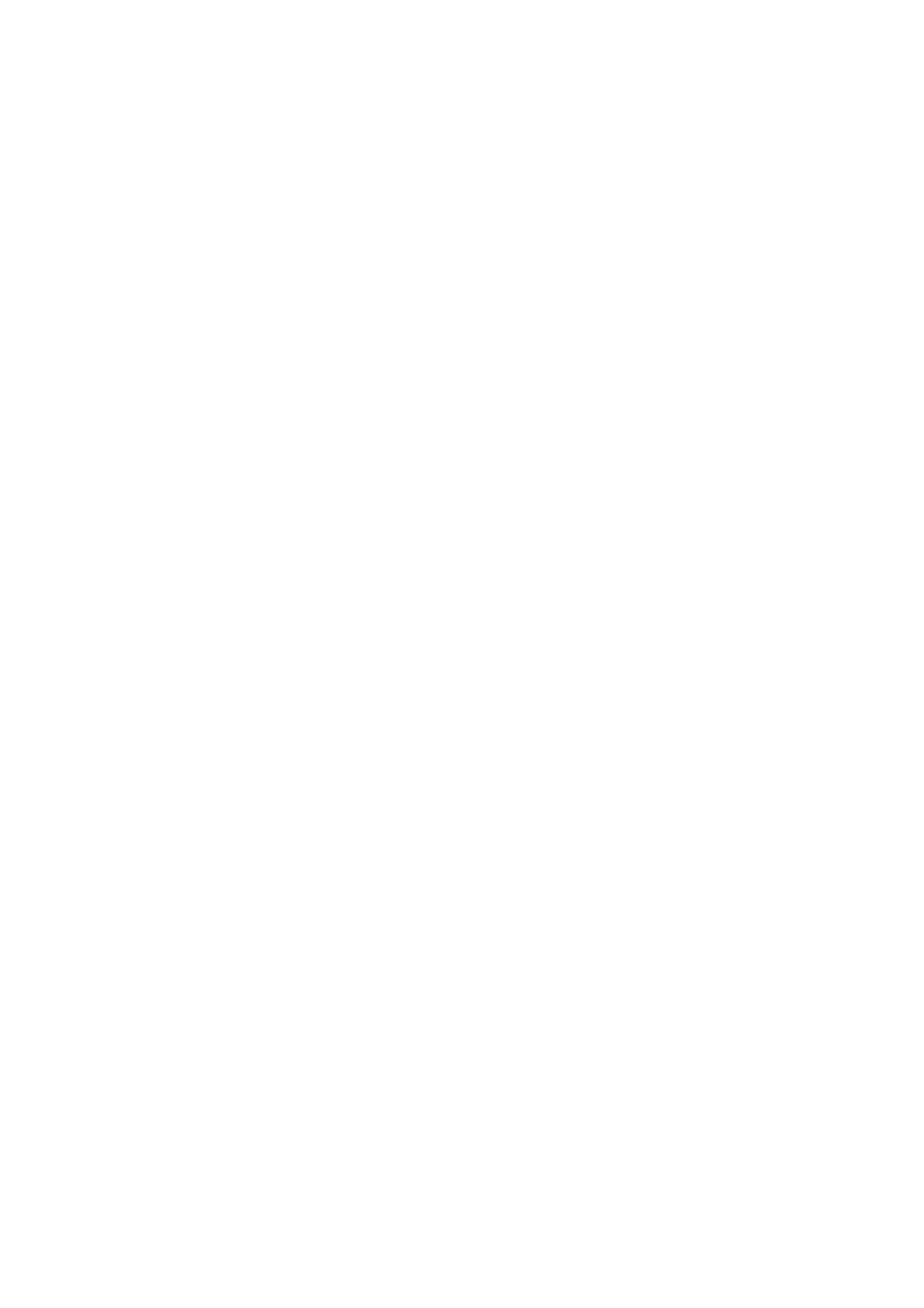claim entitlements. Such a procedure has not received due attention in the literature. The objectives of the study were to determine the strategies that will detect claim situations, identify the records and documents required for claim preparation, investigate the steps involved in claim presentation, and identify the issues faced in preparing claims.

Literature findings revealed three strategies that will help detect claim situations. The study recommends several proactive strategies that can be used in Sri Lanka, such as project meetings and site visits and timeline tracking of the project, to detect claim situations. From the literature review, forty-three records and documents required for claim preparation were identified, which were analyzed by the interviewees. The interviewees grouped them under six categories: pre-contract documents, communications, program or progress information, contract documents, site records, and cost information.

By evaluating the formats used for presenting claims and by analyzing the views of the interviewees, a new format for presenting claims was developed, as it provided a common language and comprehensive, safest claim statement to the professionals who are working on claims. The literature review identified five stages involved in claim preparation. The interviewees identified another five stages used in Sri Lanka. The study revealed that contract representation, actual conditions, impacts, contractor's plan, and the formal statement of the claim are important for a comprehensive claim presentation. The most common issues associated with identification, notification, substantiation, documentation, and presentation of claims were identified from the literature and by the interviewees.



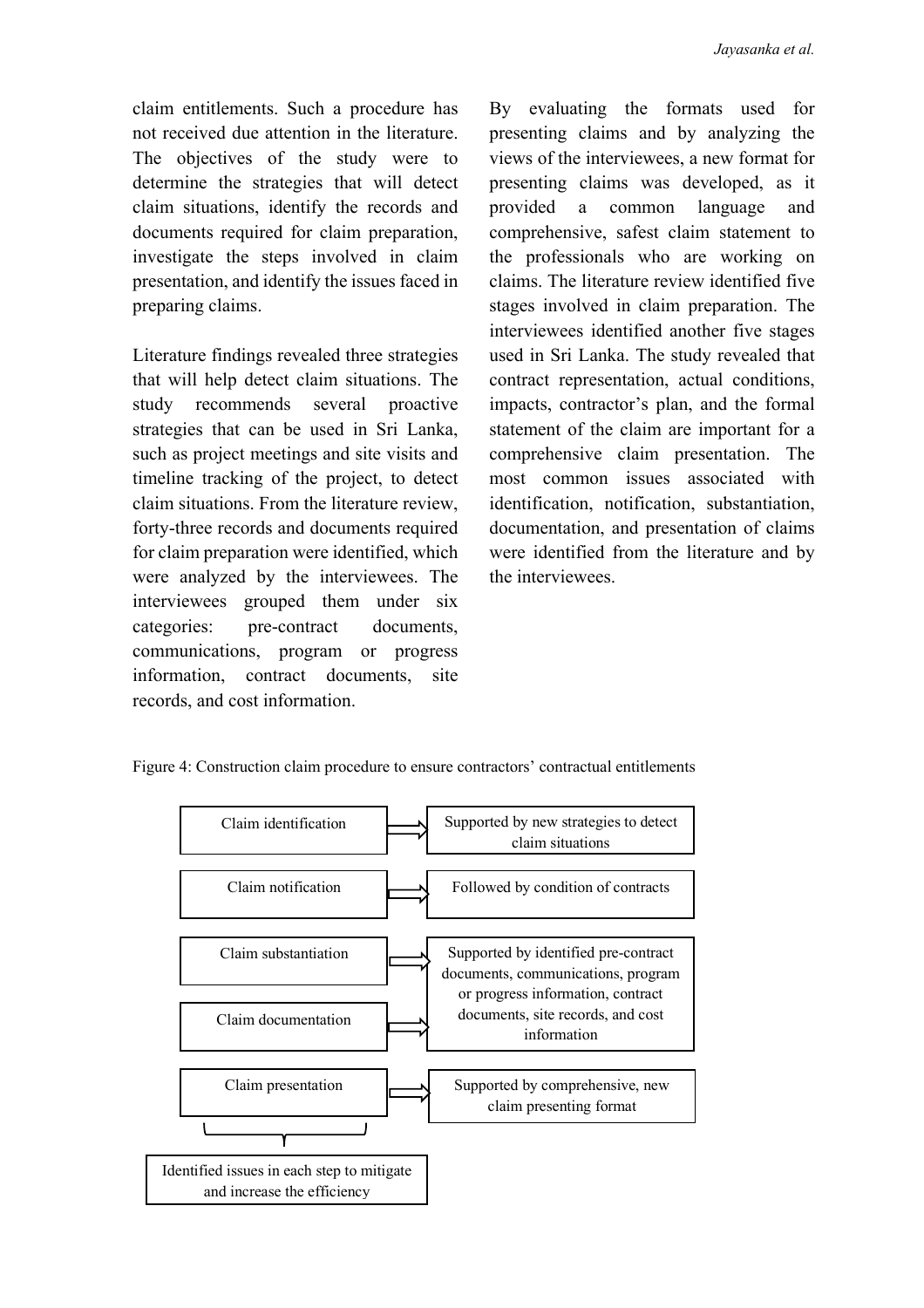As one of the key players in the construction industry, the contractors play an important role in the development of the construction industry. Increasing claimable situation due to the pandemic situation, shortage of materials, government regulations and other issues demand a proper way for contractor to prove their entitlements and ultimately sustain in construction industry. The purpose of the study was to assist contractors to solve some of the on-going problems in the construction industry through acceptable construction claim statements. Issues of preparing proper claim statements should be identified and treated properly or removed. To address these issues, it is necessary to first raise awareness about claims and educate on-site construction professionals. To improve the claims management process, the researchers recommend organizing appropriate training sessions along with management commitment.

Necessary elements and its flow should be maintained properly when presenting a strong claim statement. The study recommends the introduction of proper document management processes. Theoretically, this research explains the concept of construction claims and provides a guideline for an effective claim procedure that can be followed during claim preparation. Construction organizations interested in optimizing their claim preparation procedures can use the study

findings to determine the level and the quality of their current claim preparation process. It provided a common platform, comprehensive and safest claim statement that any organization can adhere to. Significantly, the study findings may contribute to restructuring claim policy of the contractor and may act as a benchmark to suggest new implications for prospective construction contracts due to the challengers that construction industry faced recently.

Future researchers can conduct research on the role of quantity surveyors in the preparation of acceptable construction claims and the requirement for a satisfactory documentation system that can be used by quantity surveyors to prepare comprehensive claims. Because claim management has the highest demand in the field of quantity surveying followed by contract administration, in the near future, arbitration, adjudication and mediation are likely to require the quantity surveyors working in the Sri Lankan construction industry to possess higher competencies and skills, the study findings will be useful to engineers and client as well. Furthermore, the study was limited to the Sri Lankan context, which made theoretical generalization difficult even though the study findings can be used as an initial benchmark for studies on other countries.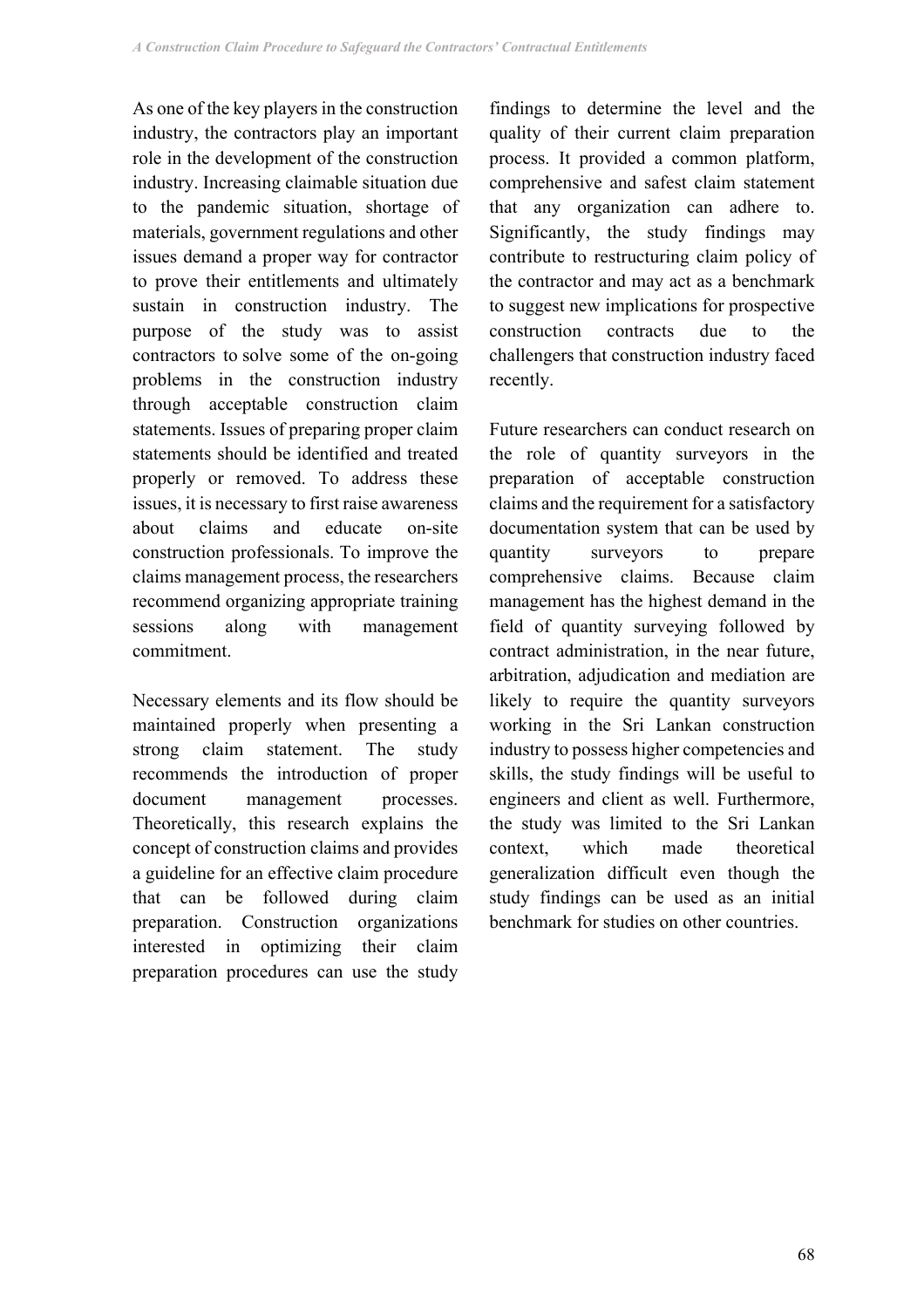## **References**

- Abouorban, H., Hosny, O., Nassar, K., & Eltahan, R. (2018). Delay analysis techniques in construction projects. *Canadian Society of Civil Engineers.* Egypt.
- Adhabi, E., & Anozie, C. B. (2017). Literature review for the type of interview in qualitative research. *International Journal of Education, 9*(3), 4-6. doi:10.5296/ije.v9i3.114 83
- Agyekum, G. M., & Knight, A. D. (2017). The professionals' perspective on the causes of project delay in the construction industry. *Engineering, Construction and Architectural Management, 24*(5), 828– 841. doi:10.1108/ecam-03-2016-0085
- Ahmed, E. G., Tahir, M. N. H. B., & Ismail, N. B. (2019). Claim management framework under FIDIC 2017: Contractor claim submission. *Humanities & Social Sciences Reviews*, *7*(1), 385-394.
- Albogamy, A., Scott, D., Dawood, N., & Bekr, G. (2013). Addressing crucial risk factors in the Middle East construction industries: a comparative study of Saudi Arabia and Jordan. *In Sustainable Building Conference Coventry University*, *West Midlands, UK*.
- Ali, B., Zahoor, H., Nasir, A. R., Maqsoom, A., Khan, R. W. A., & Mazher, K. M. (2020). BIM-based claims management system: A centralized information repository for extension of time claims. *Automation in Construction*, *110*, 102937.
- Ali, Z., Zhu, F., & Hussain, S. (2018). Identification and assessment of uncertainty factors that influence the transaction cost in public sector construction projects in Pakistan. *Buildings, 8*(11), 157. Retrieved from https://doi.org/10.3390/buildings8110157
- Al-Qershi, M. T., & Kishore, R. (2017). Claim causes and types in Indian construction industry-contractor's perspective. *American Journal of Civil Engineering and Architecture, 5*(5), 196-203. doi:10.12691/ajcea-5-5-3
- Assarroudi, A., Heshmati, N. F., Armat, M. R., Ebadi, A., & Vaismoradi, M. (2018). Directed qualitative content analysis: the description and elaboration of its underpinning methods and data analysis process. *Journal of Research in Nursing, 23*(1), 42-55. Retrieved from https://doi.org/10.1177/1744987117741667
- Awad, A. S. (2017). *Operational framework to settle contractual claims in construction,* Cape Peninsula.
- Assaf, S., Hassanain, M. A., Abdallah, A., Sayed, A. M., & Alshahrani, A. (2019). Significant causes of claims and disputes in construction projects in Saudi Arabia. *Built Environment Project and Asset Management*.
- Azmi, B. N., Hamimah, A., & Azmi, I. (2018). Construction claim problems in Malaysia: from the contractors perspective. In *MATEC Web of Conferences* (Vol. 192, p. 02004). EDP Sciences.
- Baker, E., Mellors, B., Chalmers, S., & Lavers, A. (2013). *FIDIC contracts: law and practice.* CRC Press.
- Bakhary, N. A., Adnan, H., & Ibrahim, A. (2015). Study of construction claim management problems in Malaysia. *Procedia Economics and Finance*, *23*, 63–70. doi:10.1016/s2212-5671(15)00327-5
- Basias, N., & Pollalis, Y. (2018). Quantitative and qualitative research in business & technology: Justifying a suitable research methodology. *Review of Integrative Business and Economics Research, 7*, 91- 105. Retrieved from http://buscompress.com/uploads/ 3/4/9/8/34980536/riber\_7-s1\_sp\_h17- 083\_91-105.pdf
- Barakat, M., Abdul-Malak, M. A., & Khoury, H. (2020). Pivotal new roles and changes introduced by the 2017 FIDIC's claim and dispute resolution mechanism. *Journal of Legal Affairs and Dispute*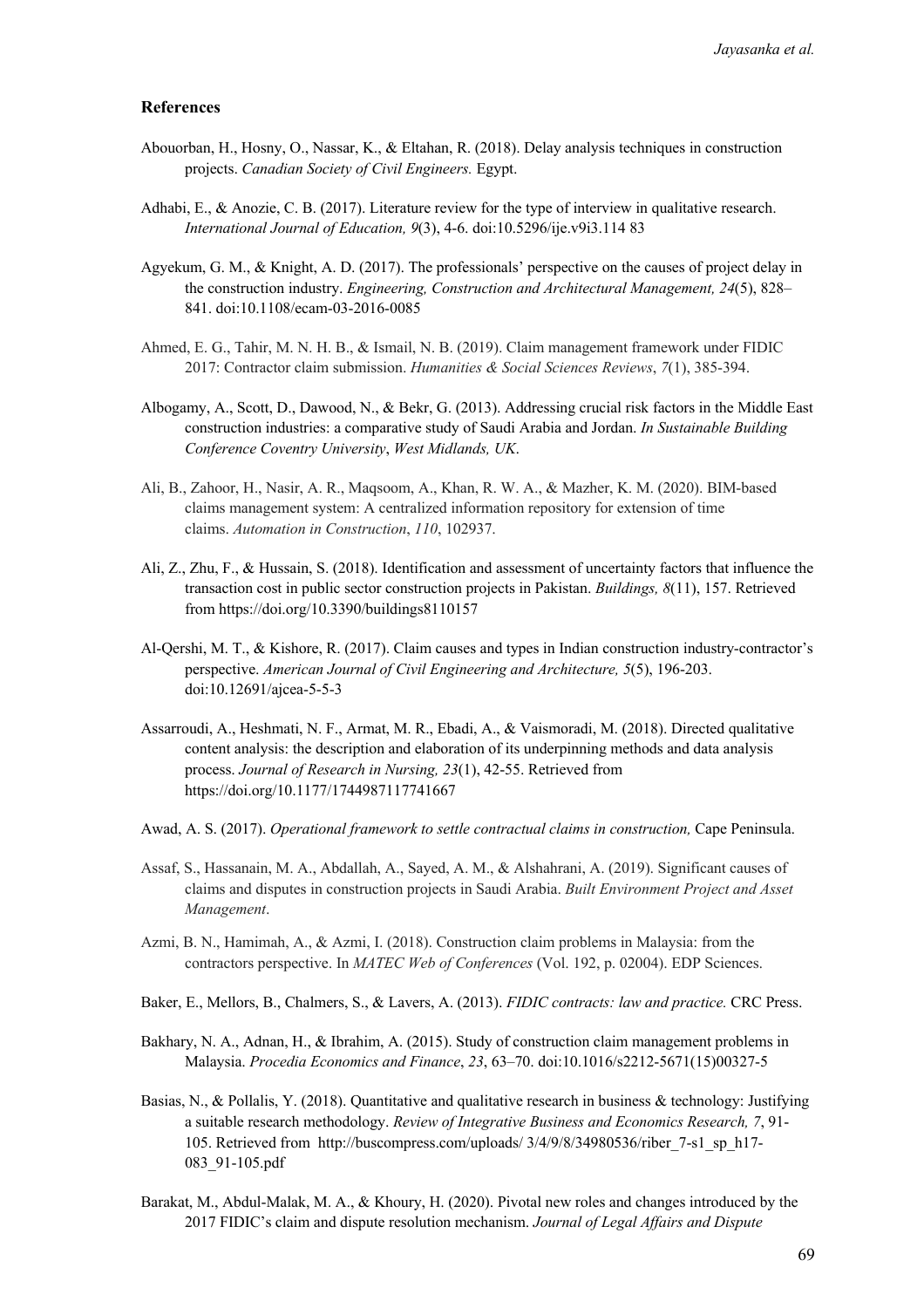*Resolution in Engineering and Construction, 12*(1), 04519049. Retrieved from https://doi.org/10.1061/(asce)la.1943-4170.0000355

- Casady, C. B., & Baxter, D. (2020). Pandemics, public-private partnerships (PPPs), and force majeure| COVID-19 expectations and implications. *Construction Management and Economics*, *38*(12), 1077- 1085. doi.org/10.1080/01446193.2020.1817516
- Chen, W., Lei, L., Wang, Z., Teng, M., & Liu, J. (2018). Coordinating supplier selection and project scheduling in resource-constrained construction supply chains. *International Journal of Production Research, 56*(19), 6512-6526. Retrieved from https://doi.org/ 10.1080/00207543.2018.1436782
- Chen, Y., Wang, W., Zhang, S., & You, J. (2018). Understanding the multiple functions of construction contracts: the anatomy of FIDIC model contracts. Construction Management and Economics, *36*(8), 472-485. doi:10.6106/JCEPM.2017.9.29.001
- Chong, H. Y., & Leong, Y. W. (2012). Legal approach on assessment of contractors' entitlement to extension of time. *African Journal of Business Management, 6*(14), 4815-4823. doi:4815-4823. doi:10.5897/AJBM11.1405
- DasoviC, B., Galic, M., & Klansek, U. (2020). A survey on integration of optimization and project management tools for sustainable construction scheduling. Sustainability, *12*(8), 3405. Retrieved from https://doi.org/10.3390/su12083405
- Demirkesen, S., & Ozorhon, B. (2017). Impact of integration management on construction project management performance. *International Journal of Project Management*, *35*(8), 1639-1654. Retrieved from https://doi.org/10.1016/j.ijproman.2017.09.008
- Doloi, H. (2009). Analysis of pre-qualification criteria in contractor selection and their impacts on project success. *Construction Management and Economics, 27*, 1245–1263. doi:10.1080/01446190903394541
- Dosumu, O. S. (2018). Perceived effects of prevalent errors in contract documents on construction projects. *Construction Economics and Building, 18*(1), 1-26. Retrieved from http://orcid.org/0000-0002-9730- 3598
- El-Adaway, I. H., Abotaleb, I. S., Eid, M. S., May, S., Netherton, L., & Vest, J. (2018). Contract administration guidelines for public infrastructure projects in the United States and Saudi Arabia: Comparative analysis approach. *Journal of construction engineering and management*, *144*(6), 04018031.
- El-adaway, I., Fawzy, S., Ahmed, M., & White, R. (2016). Administering extension of time under national and international standard forms of contracts, A contractor's perspective. *Journal of Legal Affairs and Dispute Resolution in Engineering and Construction, 8*(2), 04516001. Retrieved from https://doi.org/10.1061/(ASCE)LA.1943-4170.0000182
- Enshassi, A., El‐Ghandour, S., & Mohamed, S. (2009). Problems associated with the process of claim management in Palestine. *Engineering, construction and architectural management, 16*(1), 61-72. Retrieved from https://doi.org/10.1108/09699980910927895
- Evans, C., & Lewis, J. (2018). Analysing semi-structured interviews using thematic analysis: exploring voluntary civic participation among adults.
- Ganegoda G.A.K.N., Jayasanka T.A.D.K. and Jayasooriya S.D. (2021), Implications for Prospective Construction Contracts Due to the Impact of Covid-19 (With Empirical Evidence from Sri Lankan Construction Industry), *8th International Conference On Multidisciplinary Approaches (ICMA 2021)*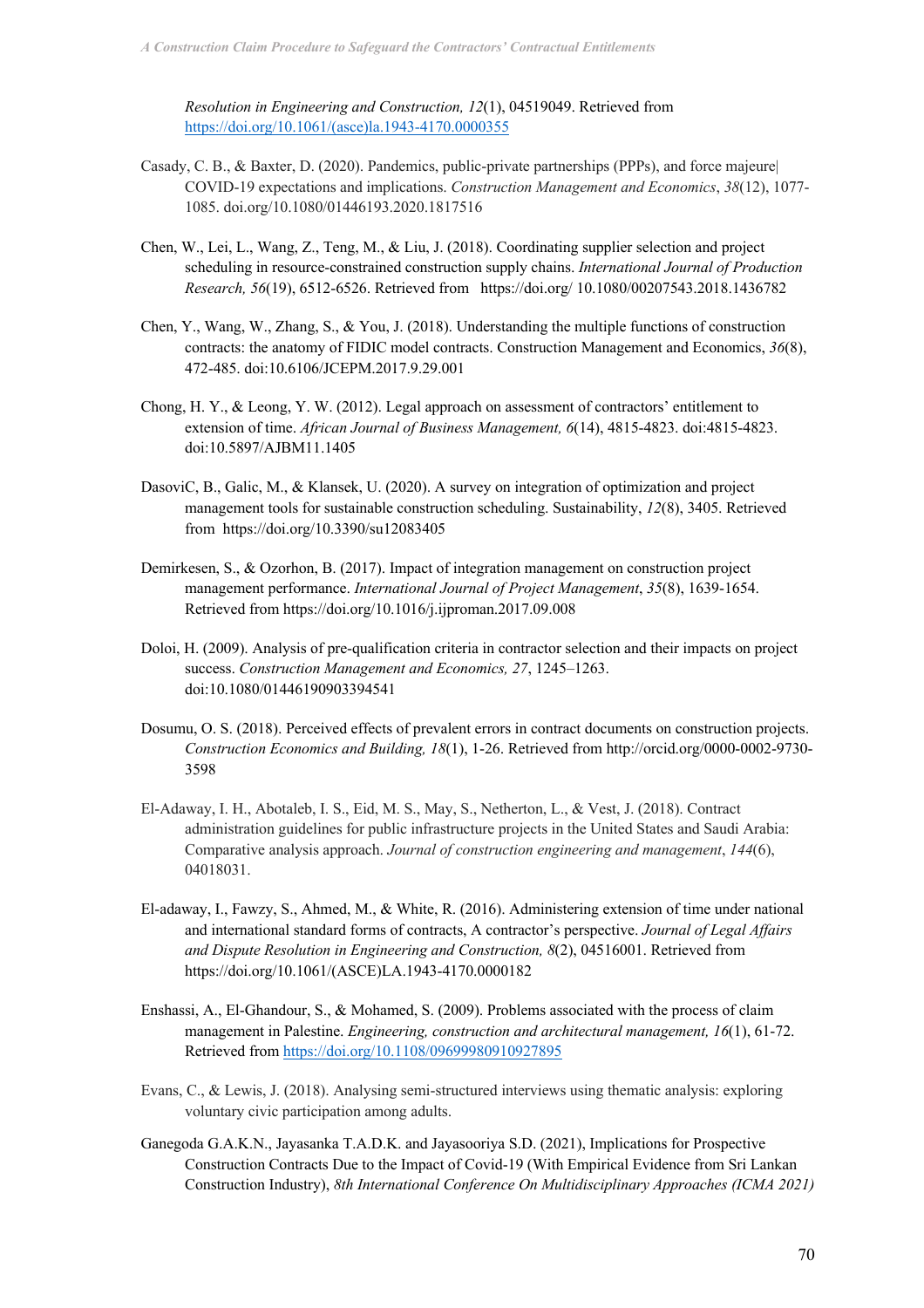- Guevremont, M., & Hammad, A. (2020). Review and survey of 4D simulation applications in forensic investigation of delay claims in construction projects. *Journal of Legal Affairs and Dispute Resolution in Engineering and Construction*, *12*(3), 04520017.
- Hackett, J. (2021). *Construction claims: Current practice and case management*. Informa Law from Routledge.
- Hadikusumo, B. H., & Tobgay, S. (2015). Construction claim types and causes for a large-scale hydropower project in Bhutan. *Journal of Construction in Developing Countries, 20*(1), 49. Retrieved from http://web.usm.my/jcdc/vol20\_1\_2015/JCDC%2020(1) %202015-Art.%203%20(49-63).pdf
- Hai, D. T. (2019). Assessment of contractors' claims on construction projects in Vietnam. *The Open Civil Engineering Journal*, *13*(1).
- Hansen, S. (2020, May). Does the COVID-19 outbreak constitute a force majeure event? A pandemic impact on construction contracts. In *Journal of the civil engineering forum* (Vol. 6, No. 1, pp. 201- 214).
- Hewitt, A. (2011). *Construction claims and responses: effective writing and presentation*. John Wiley & Sons.
- Heravi, G., & Mohammadian, M. (2021). Investigating cost overruns and delay in urban construction projects in Iran. *International Journal of Construction Management, 21*(9), 958-968. doi.org/10.1080/15623599.2019.1601394
- Hossam, H., Ahmed, H. I., & Asmas, A. S. (2014). Reducing Construction Disputes through Effective Claims Management. *American Journal Of Civil Engineering And Architecture, 2*(6), 186-196. Retrieved from https://doi.org/10.12691/ajcea-2-6-2
- Jaeger, A. V., & Hok, G. S. (2010). *FIDIC – A guide for practitioners*. Berlin: Springer Verlag.
- Jalal, M. P., Roushan, Y. T., Noorzai, E., & Alizadeh, M. (2020). A BIM-based construction claim management model for early identification and visualization of claims. *Smart And Sustainable Built Environment*. Retrieved from https://doi.org/10.1108/sasbe-10-2019-0141
- Jensen, K. B. (2020). The qualitative research process. In *A handbook of media and communication research* (pp. 286-306). Routledge.
- Minayo, M. C. (2017). Limits and possibilities to combine quantitative and qualitative approaches. *Qualitative versus Quantitative Research*. doi:10.5772/intechopen.68195
- Mishmish, M., & El-Sayegh, S. M. (2016). Causes of claims in road construction projects in the UAE. *International Journal of Construction Management, 18*(1), 26-33. doi:10.1080/15623599.2016.1230959
- Mohajan, H. K. (2018). Qualitative research methodology in social sciences and related subjects. *Journal of Economic Development, Environment and People*, *7*(1), 23-48. doi:10.26458/jedep.v7i1.571
- Mohamad, H. M., Mohamad, M. I., Saad, I., Bolong, N., Mustazama, J., & Razali, S. N. M. (2021). A Case Study of S-Curve Analysis: Causes, Effects, Tracing and Monitoring Project Extension of Time. *Civil Engineering Journal*, *7*(04).
- Mohammadi, S., & Birgonul, M. T. (2016). Preventing claims in green construction projects through investigating the components of contractual and legal risks. *Journal of cleaner production, 139*, 1078-1084. Retrieved from https://doi.org/10.1016/j.jclepro.2016.08.153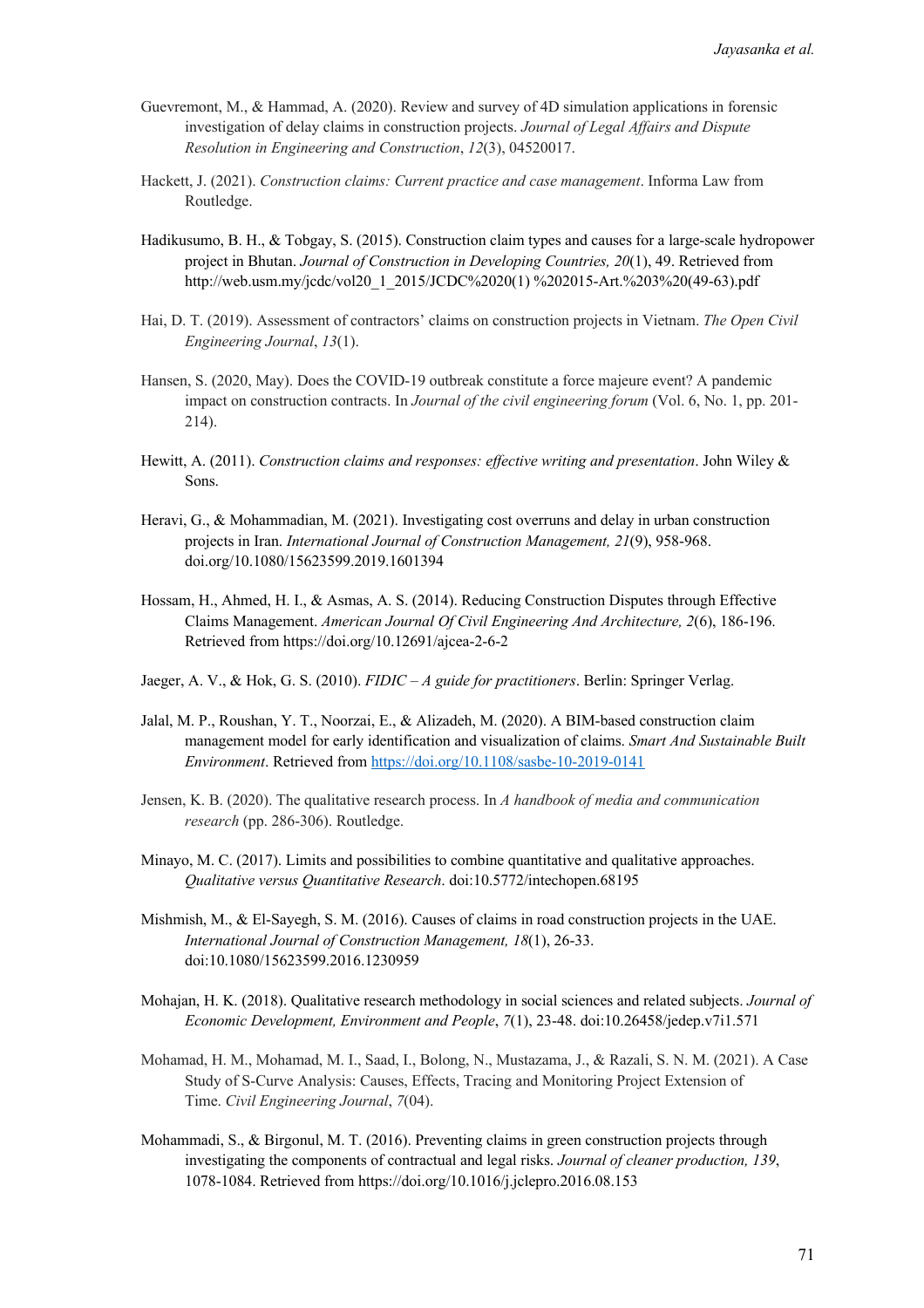- Natow, R. S. (2020). The use of triangulation in qualitative studies employing elite interviews. *Qualitative research*, *20*(2), 160-173.
- Nascimento, L. D. C. N., Souza, T. V. D., Oliveira, I. C. D. S., Moraes, J. R. M. M. D., Aguiar, R. C. B. D., & Silva, L. F. D. (2018). Theoretical saturation in qualitative research: an experience report in interview with schoolchildren. *Revista brasileira de enfermagem*, *71*, 228-233.
- Ngala, J. K. (2018). *Evaluation of Inadequate Risk Management On Construction Projects In Zambia* (Doctoral dissertation, Cavendish University).
- Nimalasena, K. P. N. S., Peramunugamage, A., & Halwatura, R. U. (2021) An Empirical Study of Dispute Resolution in Road Construction Industry in Sri Lanka.
- Nisanasala, M. B. S. (2016). *Win-win settlement: applicability of negotiation principles for dispute negotiations in construction projects* (Doctoral dissertation).
- Nor Azmi, B., Hamimah, A., & Azmi, I. (2018). Construction claim problems in Malaysia: from the contractors perspective. *MATEC Web of Conferences*. doi:10.1051/ matecconf/201819202004
- Onat, N. C., & Kucukvar, M. (2020). Carbon footprint of construction industry: A global review and supply chain analysis. *Renewable and Sustainable Energy Reviews, 124*, 109783. doi:10.1016/j.rser.2020.109783
- Oyegoke, A. S., & Al Kiyumi, N. (2017). The causes, impacts and mitigations of delay in megaprojects in the Sultanate of Oman. *Journal of Financial Management of Property and Construction, 22*(33), 286-302. doi:10.1108/jfmpc-11-2016-0052
- Parchami Jalal, M., Noorzai, E., & Yavari Roushan, T. (2019). Root cause analysis of the most frequent claims in the building industry through the SCoP3E Ishikawa diagram. *Journal of Legal Affairs and Dispute Resolution in Engineering and Construction*, *11*(2), 04519004.
- Rahi, S. (2017). Research design and methods: A systematic review of research paradigms, sampling issues and instruments development. *International Journal of Economics & Management Sciences, 6*(2), 1- 5. doi:10.4172/2162-6359.1000403
- Rao, B. P., Shekar, S. C., Jaiswal, N., & Jain, A. (2016). Delay analysis of construction projects. *Journal of Information Technology and Economic Development, 7*(1), 15-24.
- Rauzana, A. (2016). Causes of conflicts and disputes in construction projects. *Journal of mechanical and civil engineering, 13*(5), 44-48. doi:10.9790/1684-1305064448
- Rogers, R. (2018). Coding and writing analytic memos on qualitative data: A review of Johnny Saldaña's the coding manual for qualitative researchers. *The Qualitative Report*, *23*(4), 889-893.
- Samarah, A., & Bekr, G. A. (2016). Causes and effects of delay in public construction projects in Jordan. *American Journal of Engineering Research, 5*(5), 87-94.
- Saunders, B., Sim, J., Kingstone, T., Baker, S., Waterfield, J., Bartlam, B., & Jinks, C. (2018). Saturation in qualitative research: exploring its conceptualization and operationalization. *Quality & quantity, 52*(4), 1893-1907.
- Sendanayake, H. D. (2021). *Best practices of the engineer to minimize construction claims in government projects in Sri Lanka* (Doctoral dissertation).
- Seo, W., Kwak, Y. H., & Kang, Y. (2021). Relationship between consistency and performance in the claim management process for construction projects. *Journal of Management in Engineering*, *37*(6), 04021068.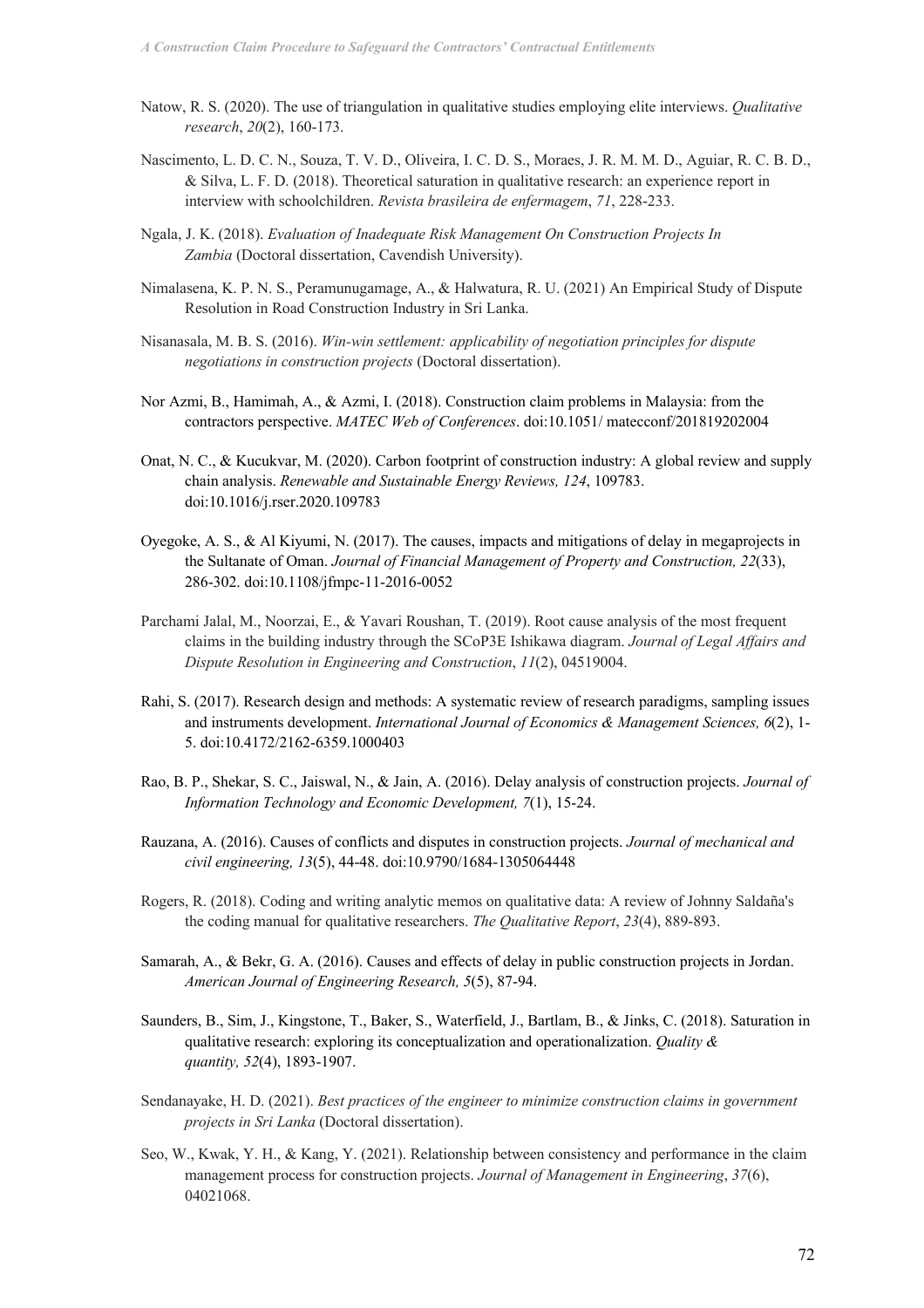- Seneviratne, K., & Michael, G. V. (2020). Disputes in time bar provisions for contractors' claims in standard form of contracts. *International Journal of Construction Management, 20*(4), 335-346. Retrieved from https://doi.org/10.1080/15623599.2018.1484854
- Seppala, C. R. (2005). Contractor's Claims under the FIDIC Contracts for Major Works. *Construction Law Journal, 21*(4), 278. Retrieved from https://www.fidic.org/sites/ default/files/13%20seppala\_cont\_claims\_2005.pdf
- Shadid, M. S. (2015). *Construction claims management in united Arab Emirates construction industry*. Gazimağusa, North Cyprus: Institute of Graduate Studies and Research. Retrieved from http://hdl.handle.net/11129/2189
- Shaikh, H. H., Zainun, N. Y., & Khahro, S. H. (2020). Claims in Construction Projects: A Comprehensive Literature Review. *In IOP Conference Series: Earth and Environmental Science, 498*(1), 012095. doi:10.1088/1755-1315/498/1/012095
- Shash, A. A., & Qarra, A. A. (2018). Cash flow management of construction projects in Saudi Arabia. *Project Management Journal, 49*(5), 48-63. Retrieved from https://doi.org/10.1177/8756972818787976
- Shrestha, P. P., & Neupane, K. P. (2020). Identification of geotechnical-related problems impacting cost, schedule, and claims on bridge construction projects. *Journal of Legal Affairs and Dispute Resolution in Engineering and Construction, 12*(2), 0452000. Retrieved from https://doi.org/10.1061/(ASCE)LA.1943-4170.0000375
- Stamatiou, D. R., Kirytopoulos, K. A., Ponis, S. T., Gayialis, S., & Tatsiopoulos, I. (2019). A process reference model for claims management in construction supply chains: the contractors' perspective. *International Journal of Construction Management, 19*(5), 382-400. Retrieved from https://doi.org/10.1080/15623599.2018.1452100
- Taofeeq, D. M., Adeleke, A. Q., & Hassan, A. K. (2019). Factors Affecting Contractors risk attitude from Malaysia construction industry perspective. *Social Science and Humanities Journal*, 1281-1298. Retrieved from http://sshj.in/index.php/sshj/article/ view/402/166
- Walliman, N. (2011). *Research methods: The basics. Oxford*, United Kingdom: Routledge.
- Walsh, K. P., & Zehner, M. C. (2019). Practical advice for creating and maintaining project records for potential construction disputes. *Journal of Legal Affairs and Dispute Resolution in Engineering and Construction, 11*(3). Retrieved from https:// doi.org/10.1061/(ASCE)LA.1943-4170.0000312
- Yehia, N. A., Hamed, T. H., & Kandil, O. A. (2020). Consequences of quantities increase under some civil codes and FIDIC Red Book. *Journal of Legal Affairs and Dispute Resolution in Engineering and Construction, 12*(1), 04519038. Retrieved from https://doi.org/10.1061/(ASCE)LA.1943- 4170.0000344
- Yiu, T. W., Liu, T., & Kwok, L. C. (2018). Explicating the role of relationship in construction claim negotiationS. *Journal of Construction Engineering and Management, 144*(2), 04017114. doi:10.1061/(asce)co.1943-7862.0001431
- Yousefi, E. (2017). An Integrated Expert Model for Delay Management in Construction Projects. *Journal of Construction Engineering and Project Management, 7*(3), 1-14. Retrieved from https://doi.org/10.6106/JCEPM.2017.9.29.001
- Yusuwan, N. M., & Adnan, H. (2013). Issues associated with extension of time (EoT) claim in Malaysian construction industry. *Procedia Technology, 9*, 740-749. Retrieved from https://core.ac.uk/download/pdf/82789884.pdf